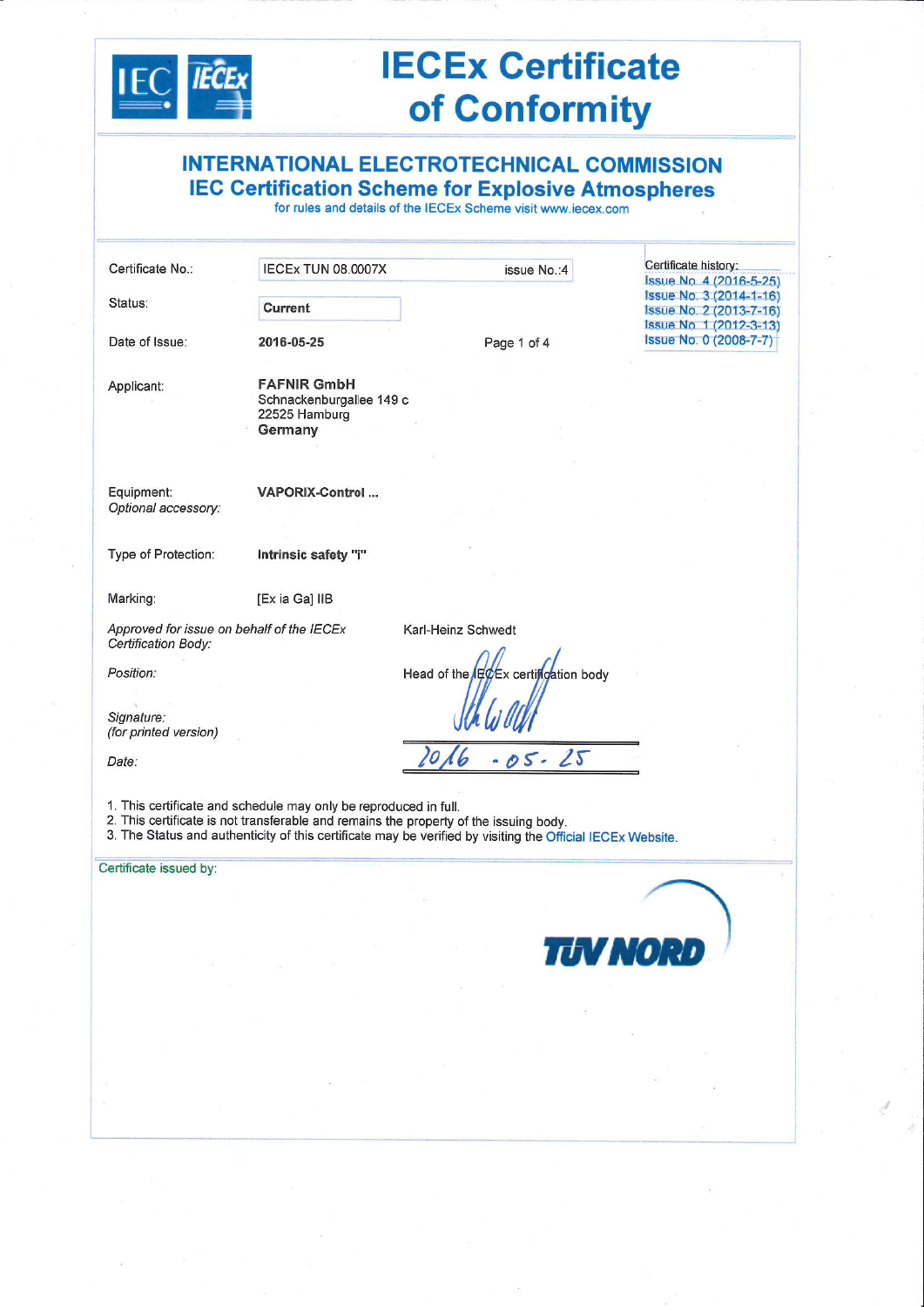|                                                                                |                                                                            | <b>IECEx Certificate</b><br>of Conformity                                                                                                                                                                                                                                                                                                                                                                                                                                                     |
|--------------------------------------------------------------------------------|----------------------------------------------------------------------------|-----------------------------------------------------------------------------------------------------------------------------------------------------------------------------------------------------------------------------------------------------------------------------------------------------------------------------------------------------------------------------------------------------------------------------------------------------------------------------------------------|
| Certificate No.:                                                               | IECEX TUN 08.0007X                                                         |                                                                                                                                                                                                                                                                                                                                                                                                                                                                                               |
| Date of Issue:                                                                 | 2016-05-25                                                                 | Issue No.: 4                                                                                                                                                                                                                                                                                                                                                                                                                                                                                  |
|                                                                                |                                                                            | Page 2 of 4                                                                                                                                                                                                                                                                                                                                                                                                                                                                                   |
| Manufacturer:                                                                  | <b>FAFNIR GmbH</b><br>Schnackenburgallee 149 c<br>22525 Hamburg<br>Germany |                                                                                                                                                                                                                                                                                                                                                                                                                                                                                               |
| Additional Manufacturing location(s):                                          |                                                                            |                                                                                                                                                                                                                                                                                                                                                                                                                                                                                               |
| as amended.                                                                    |                                                                            | This certificate is issued as verification that a sample(s), representative of production, was assessed and tested and<br>found to comply with the IEC Standard list below and that the manufacturer's quality system, relating to the Ex products<br>covered by this certificate, was assessed and found to comply with the IECEx Quality system requirements. This<br>certificate is granted subject to the conditions as set out in IECEx Scheme Rules, IECEx 02 and Operational Documents |
| <b>STANDARDS:</b>                                                              | documents, was found to comply with the following standards:               | The electrical apparatus and any acceptable variations to it specified in the schedule of this certificate and the identified                                                                                                                                                                                                                                                                                                                                                                 |
| IEC 60079-0: 2011<br>Edition: 6.0                                              |                                                                            | Explosive atmospheres - Part 0: General requirements                                                                                                                                                                                                                                                                                                                                                                                                                                          |
| IEC 60079-11: 2011<br>Edition: 6.0                                             |                                                                            | Explosive atmospheres - Part 11: Equipment protection by intrinsic safety "i"                                                                                                                                                                                                                                                                                                                                                                                                                 |
|                                                                                |                                                                            | This Certificate does not indicate compliance with electrical safety and performance requirements other than those<br>expressly included in the Standards listed above.                                                                                                                                                                                                                                                                                                                       |
| <b>TEST &amp; ASSESSMENT REPORTS:</b><br>Test Report:<br>DE/TUN/ExTR08.0016/04 |                                                                            | A sample(s) of the equipment listed has successfully met the examination and test requirements as recorded in                                                                                                                                                                                                                                                                                                                                                                                 |
| <b>Quality Assessment Report:</b>                                              |                                                                            |                                                                                                                                                                                                                                                                                                                                                                                                                                                                                               |
| DE/TUN/QAR06.0013/04                                                           |                                                                            |                                                                                                                                                                                                                                                                                                                                                                                                                                                                                               |
|                                                                                |                                                                            |                                                                                                                                                                                                                                                                                                                                                                                                                                                                                               |
|                                                                                |                                                                            |                                                                                                                                                                                                                                                                                                                                                                                                                                                                                               |
|                                                                                |                                                                            |                                                                                                                                                                                                                                                                                                                                                                                                                                                                                               |
|                                                                                |                                                                            |                                                                                                                                                                                                                                                                                                                                                                                                                                                                                               |
|                                                                                |                                                                            |                                                                                                                                                                                                                                                                                                                                                                                                                                                                                               |
|                                                                                |                                                                            |                                                                                                                                                                                                                                                                                                                                                                                                                                                                                               |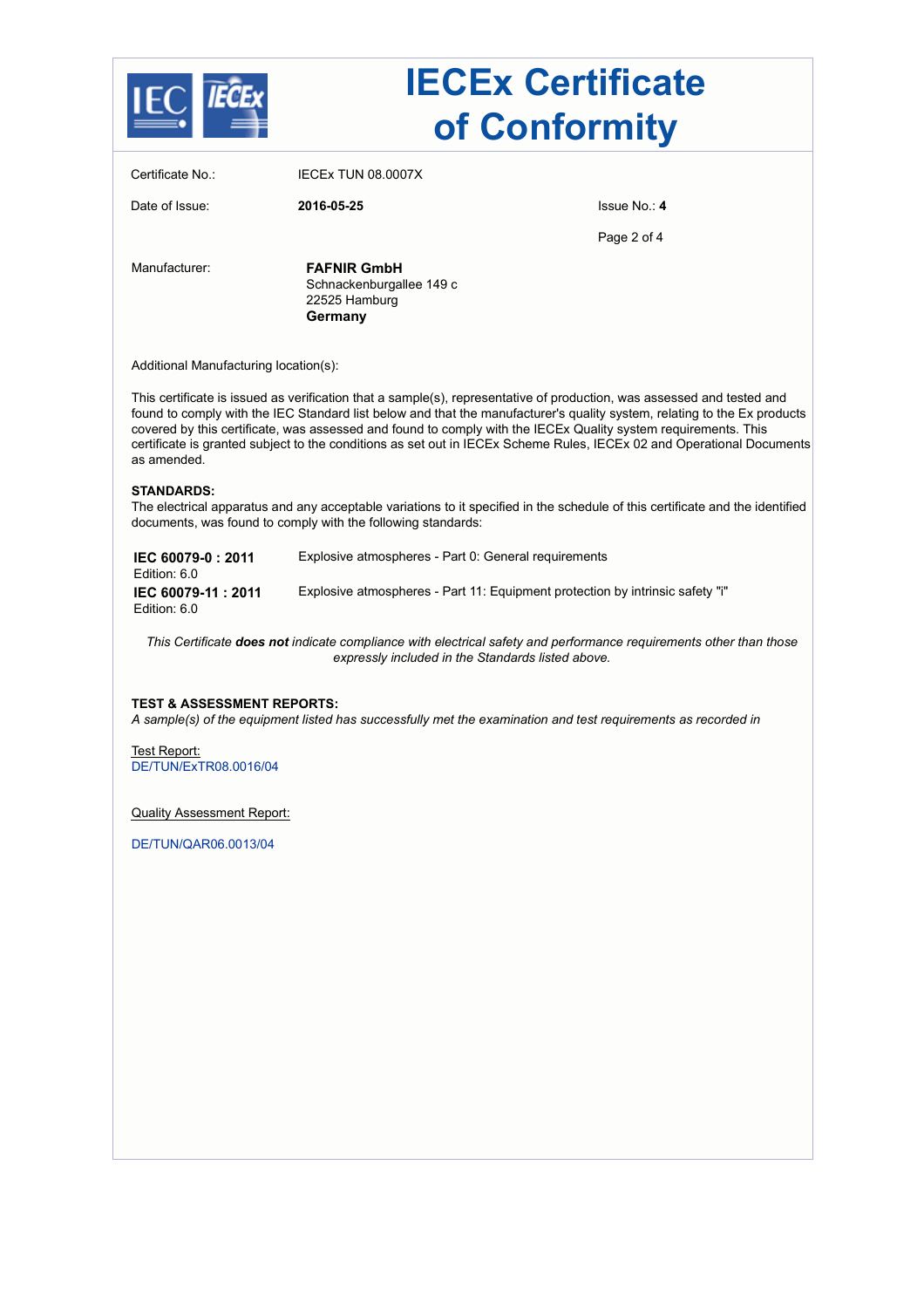

# **IECEx Certificate of Conformity**

Certificate No.: IECEx TUN 08.0007X

Date of Issue: **2016-05-25** Issue No.: **4**

Page 3 of 4

**Schedule**

#### **EQUIPMENT:**

*Equipment and systems covered by this certificate are as follows:*

The evaluation unit is a part of an automatic monitoring device to check the function of the vapour recovery systems at petrol stations. Two intrinsic safety sensors as maximum can connected to every evaluation unit.

#### **CONDITIONS OF CERTIFICATION: YES as shown below:**

1. The evaluation unit type VAPORIX-Control II must installed in an enclosure with a degree of protection provided by enclosure according to IEC 60529 of at least IP20.

2. The potential equalization terminal (PA) on the evaluation unit type VAPORIX-Control II must be bonded to the potential equalization system of the potential explosive area.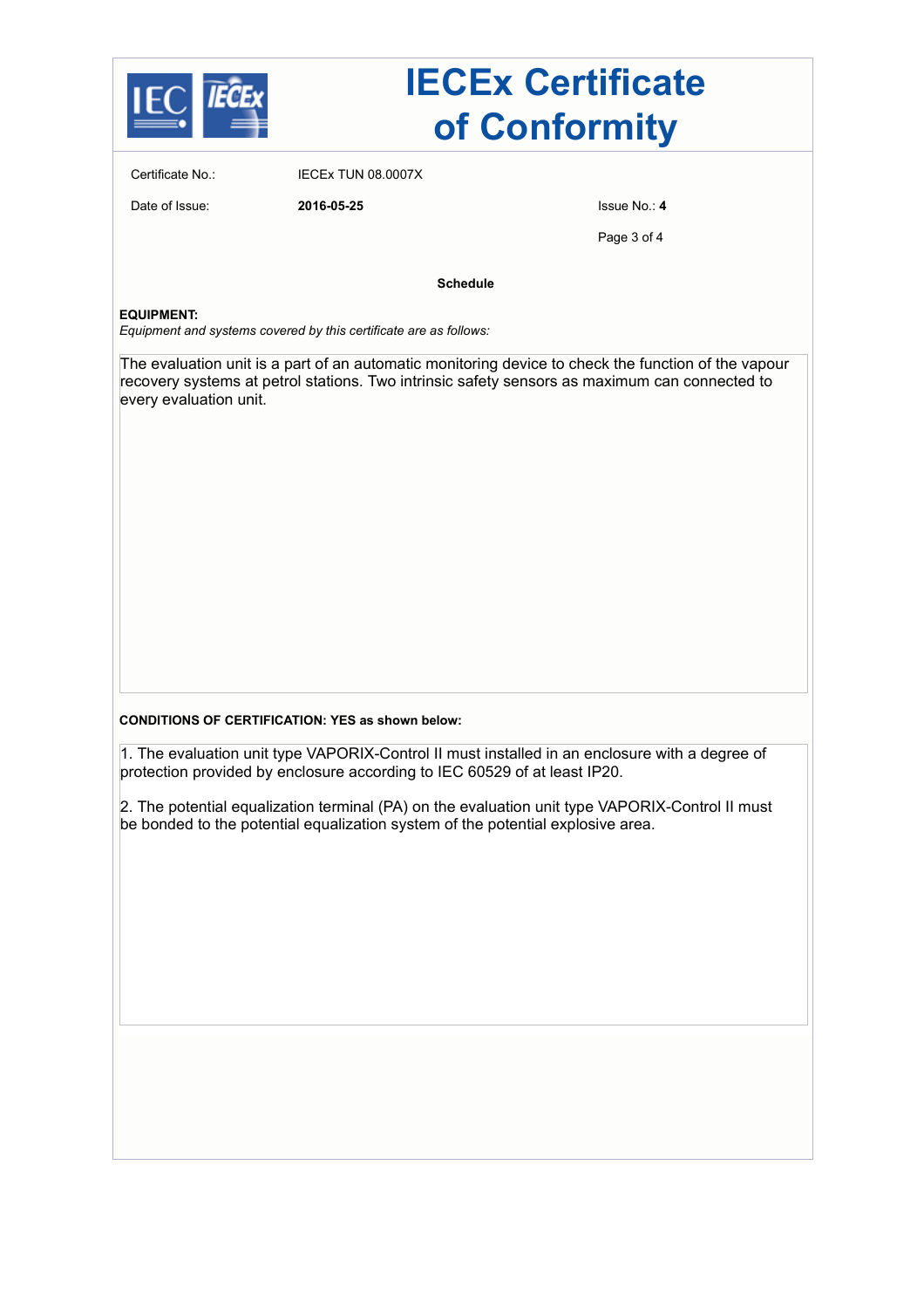

# **IECEx Certificate of Conformity**

Certificate No.: IECEx TUN 08.0007X

Date of Issue: **2016-05-25 1999 2016-05-25** 

Page 4 of 4

**DETAILS OF CERTIFICATE CHANGES (for issues 1 and above):**

The amendments concern the adding of the new type VAPORIX-Control II. Also the equipment was assessed according to the latest standards. Further the instruction manual was revised. All other data apply unchanged for this Supplement.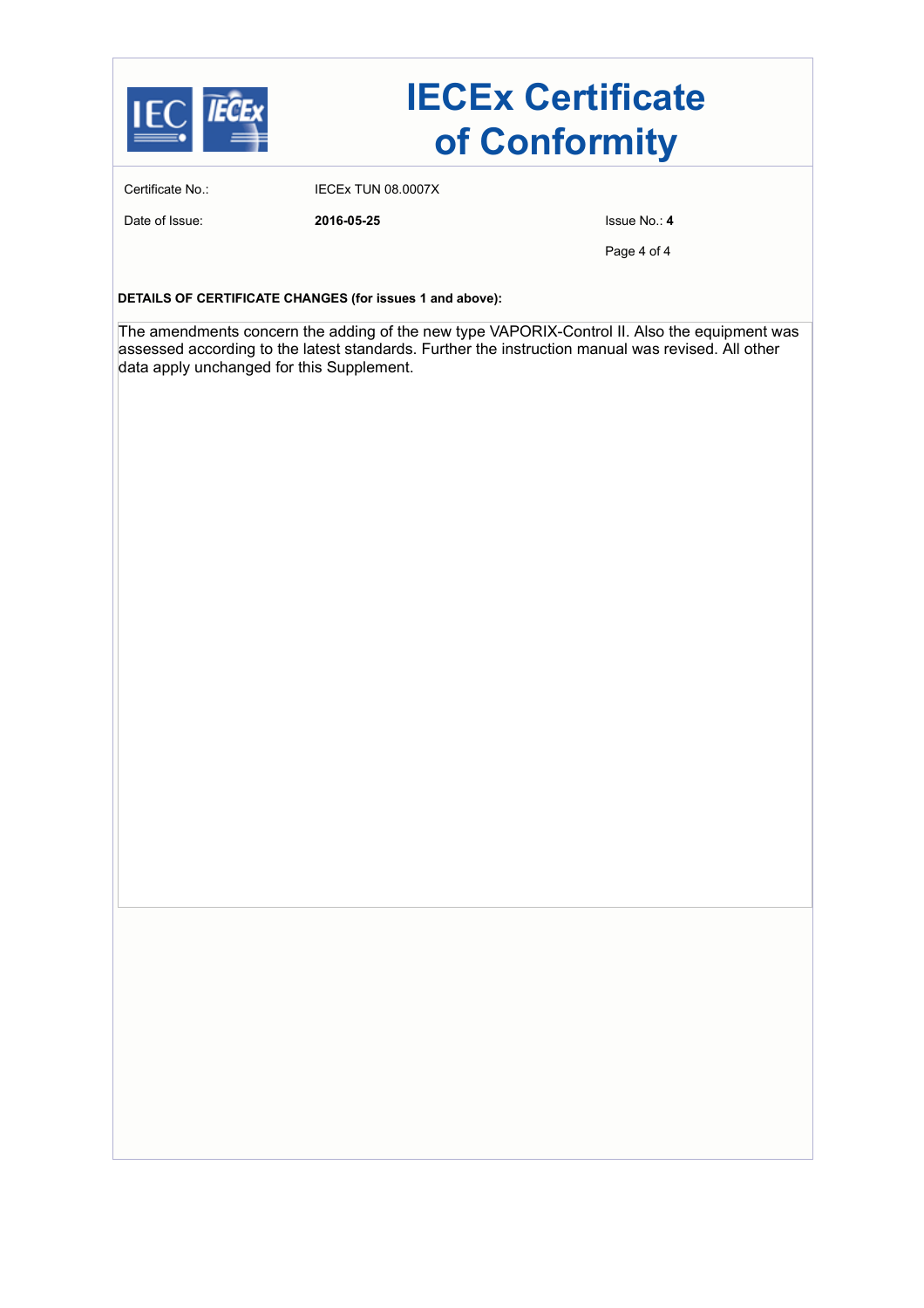

# **Page 1 of 3 Attachment to IECEx TUN 08.0007X Issue 4**

# **Electrical data**

### **VAPORIX-Control**

| Supply circuit "230V~"<br>(terminals L, N, PE)                              | U = $115/230$ V a.c. $\pm 10$ %, 50  60 Hz, about 18 VA<br>$U_m$ = 130 V at 115 V a.c.<br>$U_m$ = 253 V at 230 V a.c.                                                                                                                                                                                                                                           |
|-----------------------------------------------------------------------------|-----------------------------------------------------------------------------------------------------------------------------------------------------------------------------------------------------------------------------------------------------------------------------------------------------------------------------------------------------------------|
| Clock input "Pulse"<br>$(terminals - B+, -A+)$                              | $U = 5V30V$<br>$U_m$ = 134 V                                                                                                                                                                                                                                                                                                                                    |
| Control outputs "Out B" and "Out A" $U \leq 30$ V<br>$(terminals -2+, -1+)$ | $\leq 200$ mA<br>$U_m$ = 134 V                                                                                                                                                                                                                                                                                                                                  |
| Voltage output "5V"<br>(terminals $-$ , $+$ )                               | $= 5V$<br>U<br>$\mathbf{L}$<br>$\leq$ 50 mA                                                                                                                                                                                                                                                                                                                     |
| RS-485 two-wire "RS485"<br>(terminals G, B, A)                              | U<br>< 12V<br>$U_m$ = 134 V                                                                                                                                                                                                                                                                                                                                     |
| RS-485 four-wire "RS485-4"<br>(plug connector)                              | < 12V<br>U<br>$U_m$ = 134 V                                                                                                                                                                                                                                                                                                                                     |
| RS-232 interface "Service"<br>(Sub D socket)                                | $U \leq 12V$<br>$U_m$ = 134 V                                                                                                                                                                                                                                                                                                                                   |
| Sensor circuits "B" and "A"<br>(terminals 1 to 8)                           | in type of protection intrinsic safety Ex ia IIB<br>Maximum values per circuit:<br>$U_0$ = 23.9 V<br>= 325 mA<br>$I_{\circ}$<br>$P_0 = 1.9 W$<br>R.<br>$= 76 \Omega$<br>Characteristic line: linear<br>$L_0 = 380 \mu H$<br>$C_0 = 480$ nF<br>Aforementioned maximum values are valid at coincidental<br>appearance of concentrated capacitance and inductance. |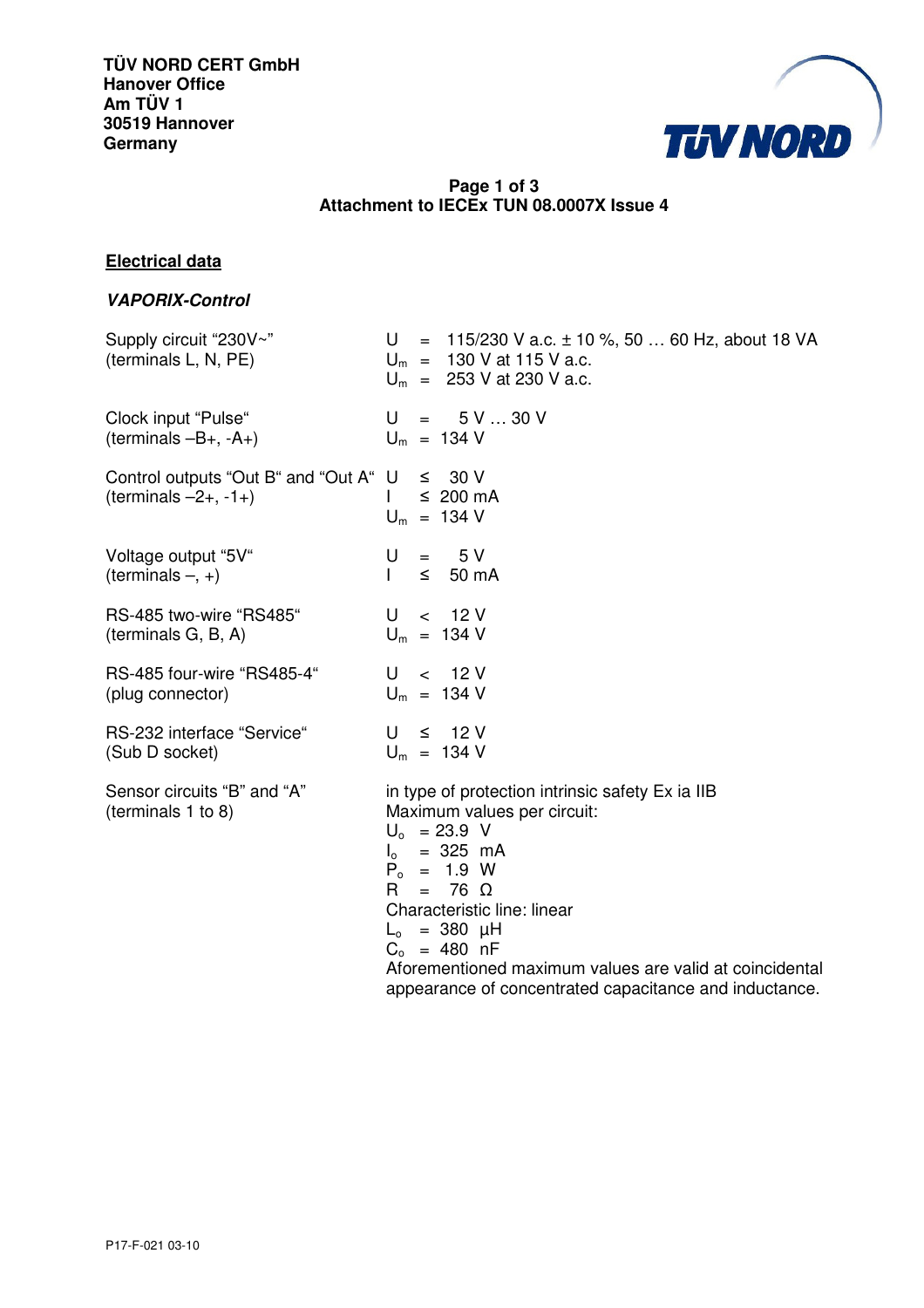

## **Page 2 of 3 Attachment to IECEx TUN 08.0007X Issue 4**

## **VAPORIX-Control Basic**

| Supply circuit "230V~"<br>(terminals L, N, PE)    | U = 115/230 V a.c. $\pm$ 10 %, 50  60 Hz, about 18 VA<br>$U_m$ = 130 V at 115 V a.c.<br>$U_m$ = 253 V at 230 V a.c.                                                                                                                                                                                                                                              |
|---------------------------------------------------|------------------------------------------------------------------------------------------------------------------------------------------------------------------------------------------------------------------------------------------------------------------------------------------------------------------------------------------------------------------|
| Clock input "Pulse"                               | $U = 5V30V$                                                                                                                                                                                                                                                                                                                                                      |
| $(terminals - B+, -A+)$                           | $U_m$ = 134 V                                                                                                                                                                                                                                                                                                                                                    |
| Control outputs "Out B" and "Out A" $U \leq 30$ V | $\leq 200$ mA                                                                                                                                                                                                                                                                                                                                                    |
| $(terminals -2+, -1+)$                            | $U_m$ = 134 V                                                                                                                                                                                                                                                                                                                                                    |
| Voltage output "5V"<br>(terminals $-$ , $+$ )     | $= 5V$<br>U<br>$\leq$ 50 mA                                                                                                                                                                                                                                                                                                                                      |
| RS-232 interface "Service"                        | $U \leq 12V$                                                                                                                                                                                                                                                                                                                                                     |
| (Sub D socket)                                    | $U_m$ = 134 V                                                                                                                                                                                                                                                                                                                                                    |
| Sensor circuits "B" and "A"<br>(terminals 1 to 8) | in type of protection intrinsic safety Ex ia IIB<br>Maximum values per circuit:<br>$U_0$ = 23.9 V<br>$I_0 = 325 \text{ mA}$<br>$P_0 = 1.9 W$<br>$= 76 \Omega$<br>R.<br>Characteristic line: linear<br>$L_0$ = 380 $\mu$ H<br>$C_0 = 480$ nF<br>Aforementioned maximum values are valid at coincidental<br>appearance of concentrated capacitance and inductance. |